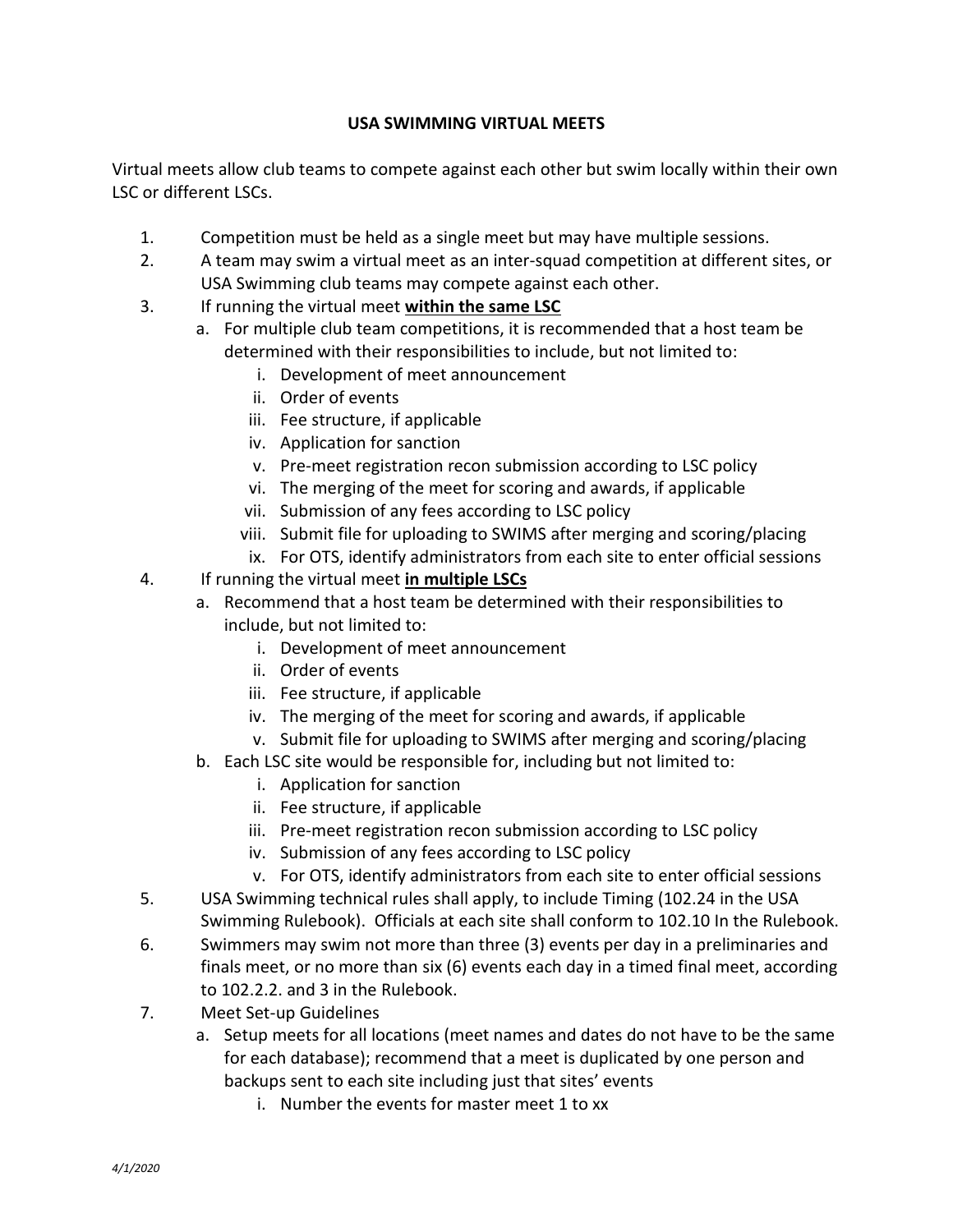- ii. Number the events for site
	- 1. For example, site A, 101 to xxx; site B, 201 to xxx; site C, 301 to xxx, as applicable
	- 2. Master database must have each of the sites events for the import; imports are completed based on event number which is why master database must include each sites' event numbers
- iii. Use the same event info for age group, distance, and stroke for events you want to combine (recommend using the copy function)
	- 1. Event 1, 10U, 50 free
	- 2. Event 101, 10U, 50 free
	- 3. Event 201, 10U, 50 free

|               | <b>Events</b><br>Layout Add Edit Delete Combined Events Sessions Check-In Comments Re-Number Copy ClearIndicators Records Standards View Print ExportioHTML Help |                                |             |                  |                                                           |         |                                                                                                                             |    |                                    |              |              |             |               |          | α          | $\times$  |                                        |                                                                                                                            |                      |   |
|---------------|------------------------------------------------------------------------------------------------------------------------------------------------------------------|--------------------------------|-------------|------------------|-----------------------------------------------------------|---------|-----------------------------------------------------------------------------------------------------------------------------|----|------------------------------------|--------------|--------------|-------------|---------------|----------|------------|-----------|----------------------------------------|----------------------------------------------------------------------------------------------------------------------------|----------------------|---|
|               | HDBX C 2 JUHR H 3 3 3 4 4 5                                                                                                                                      |                                |             |                  |                                                           |         |                                                                                                                             |    |                                    |              |              |             |               |          |            |           |                                        |                                                                                                                            |                      |   |
| $\bullet$ All | Gender<br>Mixed                                                                                                                                                  | $\cap$ Male<br><b>C</b> Female |             | <b>Age Range</b> | $\bullet$ Indiv + Relays<br>C Indiv Only<br>C Relays Only |         | $\bullet$ All Events<br><b>Time Trial Only</b><br>Swim-Off Only<br>Standard Only<br>C Disabilty Only<br><b>C</b> Open Water |    |                                    |              |              |             |               |          |            |           |                                        |                                                                                                                            |                      |   |
|               | Evt #                                                                                                                                                            | <b>Status</b>                  | Gender      | Age Group        | <b>Distance Stroke</b>                                    |         |                                                                                                                             |    | <b>Entry Fee Rnds Finals Setup</b> | Lanes        | Type         | Prelims     | <b>Finals</b> |          |            |           | Assignment Score Multi-Age Manual-Seed |                                                                                                                            |                      |   |
| $\mathbf{r}$  | $^{\circ}$                                                                                                                                                       | Scored                         | Girls       | 10 & Under       | 50                                                        | Free    | 0.00                                                                                                                        |    | <b>Timed finals</b>                | $\mathbf{R}$ | Standard     | <b>IN/A</b> | Slow to Fast  | Standard | Yes        | <b>No</b> | <b>No</b>                              |                                                                                                                            |                      |   |
|               | $\overline{a}$                                                                                                                                                   | F - Done                       | Boys        | 10 & Under       | 50                                                        | Free    | 0.00                                                                                                                        | F. | <b>Timed finals</b>                | 8            | Standard N/A |             | Slow to Fast  | Standard | Yes        | No        | No                                     |                                                                                                                            |                      |   |
|               | $\overline{\mathbf{3}}$                                                                                                                                          | F - Done                       | Girls       | $11 - 12$        | 50                                                        | Free    | 0.00                                                                                                                        | F  | <b>Timed finals</b>                | a.           | Standard N/A |             | Slow to Fast  | Standard | Yes        | No        | No                                     |                                                                                                                            |                      |   |
|               | $\overline{4}$                                                                                                                                                   | F - Done                       | <b>Boys</b> | $11 - 12$        | 50                                                        | Free    | 0.00                                                                                                                        | F. | <b>Timed finals</b>                | 8            | Standard N/A |             | Slow to Fast  | Standard | Yes        | No        | No                                     |                                                                                                                            |                      |   |
|               | S                                                                                                                                                                | F - Done                       | Girls       | 10 & Under       | 100                                                       | Free    | 0.00                                                                                                                        | F. | <b>Timed finals</b>                | 8            | Standard N/A |             | Slow to Fast  | Standard | Yes        | No        | No                                     |                                                                                                                            |                      |   |
|               | $\mathbf{g}$                                                                                                                                                     | F - Done                       | <b>Boys</b> | 10 & Under       | 100                                                       | Free    | 0.00                                                                                                                        |    | F Timed finals                     | 8            | Standard N/A |             | Slow to Fast  | Standard | Yes        | No        | No                                     |                                                                                                                            |                      |   |
|               |                                                                                                                                                                  | F - Done                       | Girls       | $11 - 12$        | 100                                                       | Free    | 0.00                                                                                                                        |    | F Timed finals                     | 8            | Standard N/A |             | Slow to Fast  | Standard | Yes        | No        | No                                     |                                                                                                                            |                      |   |
|               | 8                                                                                                                                                                | F - Done                       | <b>Boys</b> | $11 - 12$        | 100                                                       | Free    | 0.00                                                                                                                        |    | F Timed finals                     | 8            | Standard N/A |             | Slow to Fast  | Standard | Yes        | No        | No                                     |                                                                                                                            |                      |   |
|               | 101                                                                                                                                                              | Unseeded                       | Girls       | 10 & Under       | 50                                                        | Free    | 0.00                                                                                                                        | F. | <b>Timed finals</b>                | 8            | Standard N/A |             | Slow to Fast  | Standard | Yes        | No        | No                                     |                                                                                                                            |                      |   |
|               | 102                                                                                                                                                              | F - Done                       | <b>Boys</b> | 10 & Under       | 50                                                        | Free    | 0.00                                                                                                                        | F. | <b>Timed finals</b>                | 8            | Standard N/A |             | Slow to Fast  | Standard | Yes        | No        | No                                     |                                                                                                                            |                      |   |
|               | 103                                                                                                                                                              | Unseeded                       | Girls       | $11 - 12$        | 50                                                        | Free    | 0.00                                                                                                                        | F  | <b>Timed finals</b>                | 8            | Standard N/A |             | Slow to Fast  | Standard | Yes        | No        | No                                     |                                                                                                                            |                      |   |
|               | 104                                                                                                                                                              | Unseeded                       | <b>Boys</b> | $11 - 12$        | 50                                                        | Free    | 0.00                                                                                                                        | F. | <b>Timed finals</b>                | 8            | Standard N/A |             | Slow to Fast  | Standard | <b>Yes</b> | No        | No                                     |                                                                                                                            |                      |   |
|               | 105                                                                                                                                                              | F - Done                       | Girls       | 10 & Under       | 100                                                       | Free    | 0.00                                                                                                                        | F. | <b>Timed finals</b>                | 8            | Standard N/A |             | Slow to Fast  | Standard | Yes        | No        | No                                     |                                                                                                                            |                      |   |
|               | 106                                                                                                                                                              | F - Done                       | <b>Boys</b> | 10 & Under       | 100                                                       | Free    | 0.00                                                                                                                        | F  | <b>Timed finals</b>                | 8            | Standard N/A |             | Slow to Fast  | Standard | Yes        | No        | No                                     |                                                                                                                            |                      |   |
|               | 107                                                                                                                                                              | Unseeded                       | Girls       | $11 - 12$        | 100                                                       | Free    | 0.00                                                                                                                        | F. | <b>Timed finals</b>                | 8            | Standard N/A |             | Slow to Fast  | Standard | Yes        | No        | No                                     |                                                                                                                            |                      |   |
|               | 108                                                                                                                                                              | Unseeded                       | <b>Boys</b> | $11 - 12$        | 100                                                       | Free    | 0.00                                                                                                                        | F  | <b>Timed finals</b>                | 8            | Standard N/A |             | Slow to Fast  | Standard | Yes        | No        | No                                     |                                                                                                                            |                      |   |
|               | 201                                                                                                                                                              | Unseeded                       | Girls       | 10 & Under       | 50                                                        | Free    | 0.00                                                                                                                        |    | F Timed finals                     | 8            | Standard N/A |             | Slow to Fast  | Standard | Yes        | No        | No                                     |                                                                                                                            |                      |   |
|               | 202                                                                                                                                                              | F - Done                       | <b>Boys</b> | 10 & Under       | 50                                                        | Free    | 0.00                                                                                                                        | F. | <b>Timed finals</b>                | 8            | Standard N/A |             | Slow to Fast  | Standard | Yes        | No        | No                                     |                                                                                                                            |                      |   |
|               | 203                                                                                                                                                              | Unseeded                       | Girls       | $11 - 12$        | 50                                                        | Free    | 0.00                                                                                                                        |    | F Timed finals                     | 8            | Standard N/A |             | Slow to Fast  | Standard | Yes        | No        | No                                     |                                                                                                                            |                      |   |
|               | 204                                                                                                                                                              | Unseeded                       | <b>Boys</b> | $11 - 12$        | 50                                                        | Free    | 0.00                                                                                                                        | F. | <b>Timed finals</b>                | 8            | Standard N/A |             | Slow to Fast  | Standard | Yes        | No        | No                                     |                                                                                                                            |                      |   |
|               | 205                                                                                                                                                              | F - Done                       | Girls       | 10 & Under       | 100                                                       | Free    | 0.00                                                                                                                        | F. | <b>Timed finals</b>                | 8            | Standard N/A |             | Slow to Fast  | Standard | Yes        | No        | No                                     |                                                                                                                            |                      |   |
|               | 206                                                                                                                                                              | F - Done                       | <b>Boys</b> | 10 & Under       | 100                                                       | Free    | 0.00                                                                                                                        | F. | <b>Timed finals</b>                | 8            | Standard N/A |             | Slow to Fast  | Standard | Yes        | No        | No                                     |                                                                                                                            |                      |   |
|               | 207                                                                                                                                                              | Unseeded                       | Girls       | $11 - 12$        | 100                                                       | Free    | 0.00                                                                                                                        | F  | <b>Timed finals</b>                | <b>R</b>     | Standard N/A |             | Slow to Fast  | Standard | Yes        | No        | No                                     |                                                                                                                            |                      |   |
|               | 208                                                                                                                                                              | Unseeded                       | <b>Boys</b> | $11 - 12$        | 100                                                       | Free    | 0.00                                                                                                                        | F  | <b>Timed finals</b>                | 8            | Standard N/A |             | Slow to Fast  | Standard | Yes        | No        | No                                     |                                                                                                                            |                      |   |
|               |                                                                                                                                                                  |                                |             |                  |                                                           |         |                                                                                                                             |    |                                    |              |              |             |               |          |            |           |                                        |                                                                                                                            |                      |   |
|               |                                                                                                                                                                  |                                |             |                  |                                                           |         |                                                                                                                             |    |                                    |              |              |             |               |          |            |           |                                        |                                                                                                                            |                      |   |
|               |                                                                                                                                                                  |                                |             |                  |                                                           |         |                                                                                                                             |    |                                    |              |              |             |               |          |            |           |                                        |                                                                                                                            |                      |   |
|               |                                                                                                                                                                  |                                |             |                  |                                                           |         |                                                                                                                             |    |                                    |              |              |             |               |          |            |           |                                        |                                                                                                                            |                      |   |
|               |                                                                                                                                                                  |                                |             |                  |                                                           |         |                                                                                                                             |    |                                    |              |              |             |               |          |            |           |                                        |                                                                                                                            |                      |   |
|               |                                                                                                                                                                  |                                |             |                  |                                                           |         |                                                                                                                             |    |                                    |              |              |             |               |          |            |           |                                        |                                                                                                                            |                      |   |
|               |                                                                                                                                                                  |                                |             |                  |                                                           |         |                                                                                                                             |    |                                    |              |              |             |               |          |            |           |                                        |                                                                                                                            |                      |   |
|               |                                                                                                                                                                  |                                |             |                  |                                                           |         |                                                                                                                             |    |                                    |              |              |             |               |          |            |           |                                        |                                                                                                                            |                      |   |
|               |                                                                                                                                                                  |                                |             |                  |                                                           |         |                                                                                                                             |    |                                    |              |              |             |               |          |            |           |                                        |                                                                                                                            |                      |   |
|               |                                                                                                                                                                  |                                |             |                  |                                                           |         |                                                                                                                             |    |                                    |              |              |             |               |          |            |           |                                        |                                                                                                                            |                      |   |
|               |                                                                                                                                                                  |                                |             |                  |                                                           |         |                                                                                                                             |    |                                    |              |              |             |               |          |            |           |                                        |                                                                                                                            |                      |   |
|               |                                                                                                                                                                  |                                |             |                  |                                                           |         |                                                                                                                             |    |                                    |              |              |             |               |          |            |           |                                        |                                                                                                                            |                      |   |
|               |                                                                                                                                                                  |                                |             |                  |                                                           |         |                                                                                                                             |    |                                    |              |              |             |               |          |            |           |                                        |                                                                                                                            |                      |   |
|               |                                                                                                                                                                  |                                |             |                  |                                                           |         |                                                                                                                             |    |                                    |              |              |             |               |          |            |           |                                        |                                                                                                                            |                      |   |
|               |                                                                                                                                                                  |                                |             |                  |                                                           |         |                                                                                                                             |    |                                    |              |              |             |               |          |            |           |                                        |                                                                                                                            |                      |   |
| н             | $\bullet$                                                                                                                                                        | $\circ$                        |             | $9 - 17$         | 圛                                                         | 图 W 图 图 |                                                                                                                             |    |                                    |              |              |             |               |          |            |           |                                        | $\wedge\;\;\spadesuit\;\;\sqsubseteq\;\;\lbrack\;\;\lbrack\;\;\cdots\;\;\rbrack\;\;\cdots\;\;\rbrack\;\;\cdots\;\;\rbrack$ | 5:21 PM<br>3/25/2020 | 喃 |

- b. Run meets at each site as usual
- c. At the end of the meet export results from each site (recommend only once at the end of the meet but, may do by session if desired),
	- i. Recommend that a backup be completed
	- ii. From main screen: File-Export-Results from Meet Manager Merge of same meet (.HY3)
	- iii. Send export file to the individual handling the import and merging results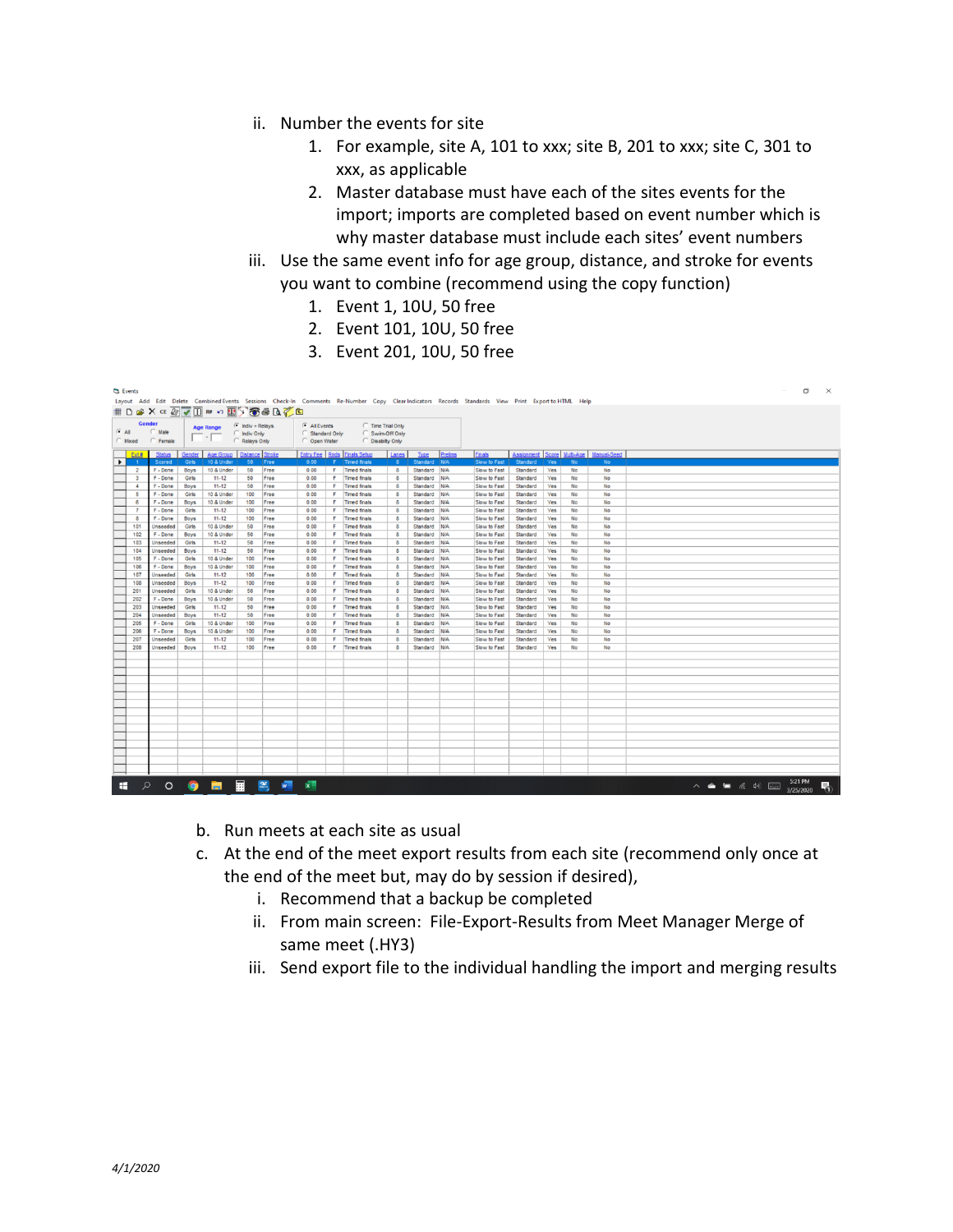

- d. Import results from each site to master
	- i. Imports are done on event number which is why master database must include each sites' event numbers
	- ii. From main screen: File-Import-Merge Results (MM to MM)
	- iii. Recommend that a backup be completed after each import